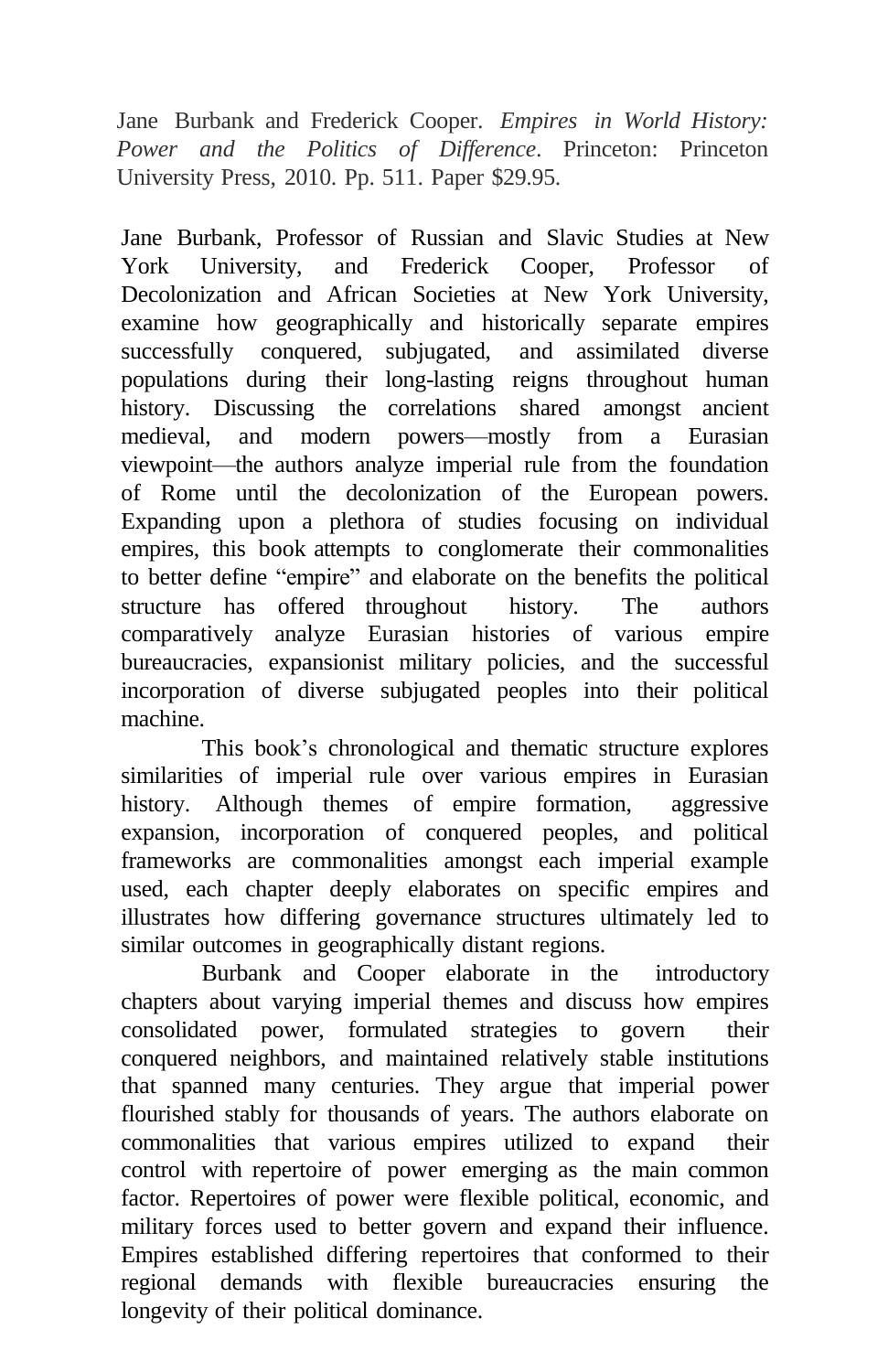The book's lens of examination encompasses Eurasia, spanning from the Pacific to the Atlantic oceans. Although different bureaucratic structures and strategies on the correct way to utilize them were created, each empire successfully reached their expansionist goals. The Romans embraced territorial annexation and incentivized citizenship hierarchies, which led to loyal and almost unlimited manpower for their government and military. On the other hand, the Chinese focused on Confucianism teachings of loyalty and honor for bureaucratic work, which led to patriotic government workers, but faltered when imperial succession was questioned. The Byzantine and Ottoman Empires embraced monotheistic religions, deviating from polytheistic worship, to validate their right to rule and homogenize their citizenry under a religious banner. The Mongolian hordes dominated the Asian steppes with their strong kinship ties, which created a strong unified family to rule over their ethnically and religiously diverse world.

During the age of European colonial expansion and the modern post-WWII era, empires used both military and political supremacy to extend their imperial ambitions. Among those powers, the Russians and Americans emerged as superpowers during the post-WWII era. America's administration embraced universal laws for all citizens, rigorous citizenship incorporation, and a democratic checks and balances system. Alternatively, the Russian Empire embraced royal authoritarian rule under the Tsar, welcomed cultural diversity of populations they either conquered or annexed, and wrote different regional laws based on ethnic and religious needs.

Today the face and role of empires has shifted considerably from historical examples, although sovereign and politically equal countries remain under coercive imperial control. The strongest nations no longer spend exorbitant amounts of resources to conquer entire territories, but economically strategize to benefit themselves disproportionally from the smaller nation-states. This originally British style of imperial rule exercises power through economic and small-scale military interventions. Although empires have proved stable political machines throughout history, the nation-state is a relatively new style of governance that will have to prove whether it is a temporary political experiment or the future of international relations.

This book is a welcome addition to the study of empires and asks comparative questions regarding population incorporation, governance, and the cost to benefit analysis of